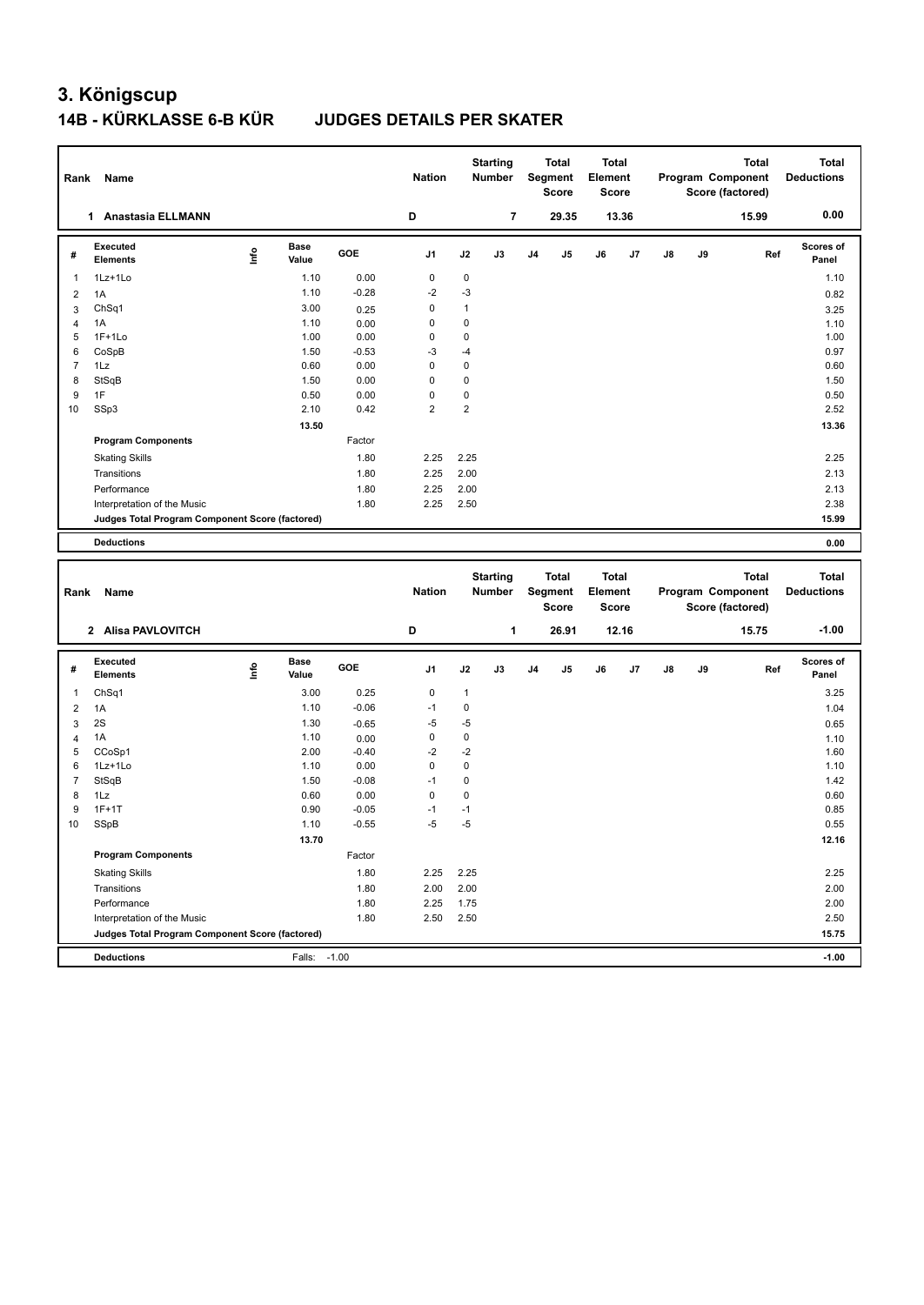# **3. Königscup 14B - KÜRKLASSE 6-B KÜR JUDGES DETAILS PER SKATER**

| Rank           | Name                                            |      |                      |            | <b>Nation</b>  |      | <b>Starting</b><br><b>Total</b><br><b>Number</b><br>Segment<br><b>Score</b> |                | <b>Total</b><br>Element<br><b>Score</b> |    | <b>Total</b><br>Program Component<br>Score (factored) |               |    | <b>Total</b><br><b>Deductions</b> |                    |
|----------------|-------------------------------------------------|------|----------------------|------------|----------------|------|-----------------------------------------------------------------------------|----------------|-----------------------------------------|----|-------------------------------------------------------|---------------|----|-----------------------------------|--------------------|
|                | <b>Helena BAIER</b><br>3                        |      |                      |            | D              |      | $\mathbf 2$                                                                 |                | 25.74                                   |    | 11.61                                                 |               |    | 14.63                             | $-0.50$            |
| #              | Executed<br><b>Elements</b>                     | lnfo | <b>Base</b><br>Value | <b>GOE</b> | J <sub>1</sub> | J2   | J3                                                                          | J <sub>4</sub> | J <sub>5</sub>                          | J6 | J7                                                    | $\mathsf{J}8$ | J9 | Ref                               | Scores of<br>Panel |
| 1              | $1F+1Lo$                                        |      | 1.00                 | 0.00       | 0              | 0    |                                                                             |                |                                         |    |                                                       |               |    |                                   | 1.00               |
| 2              | 1A                                              |      | 1.10                 | $-0.55$    | $-5$           | $-5$ |                                                                             |                |                                         |    |                                                       |               |    |                                   | 0.55               |
| 3              | CCoSp1V                                         |      | 1.50                 | 0.00       | 0              | 0    |                                                                             |                |                                         |    |                                                       |               |    |                                   | 1.50               |
| 4              | 1Lo                                             |      | 0.50                 | 0.00       | 0              | 0    |                                                                             |                |                                         |    |                                                       |               |    |                                   | 0.50               |
| 5              | $1Lz! + 1T$                                     |      | 1.00                 | $-0.12$    | $-2$           | $-2$ |                                                                             |                |                                         |    |                                                       |               |    |                                   | 0.88               |
| 6              | ChSq1                                           |      | 3.00                 | 0.00       | 0              | 0    |                                                                             |                |                                         |    |                                                       |               |    |                                   | 3.00               |
| $\overline{7}$ | 1A                                              |      | 1.10                 | 0.06       | 1              | 0    |                                                                             |                |                                         |    |                                                       |               |    |                                   | 1.16               |
| 8              | StSqB                                           |      | 1.50                 | $-0.15$    | $-1$           | $-1$ |                                                                             |                |                                         |    |                                                       |               |    |                                   | 1.35               |
| 9              | 1F                                              |      | 0.50                 | 0.00       | 0              | 0    |                                                                             |                |                                         |    |                                                       |               |    |                                   | 0.50               |
| 10             | SSp1                                            |      | 1.30                 | $-0.13$    | $-1$           | $-1$ |                                                                             |                |                                         |    |                                                       |               |    |                                   | 1.17               |
|                |                                                 |      | 12.50                |            |                |      |                                                                             |                |                                         |    |                                                       |               |    |                                   | 11.61              |
|                | <b>Program Components</b>                       |      |                      | Factor     |                |      |                                                                             |                |                                         |    |                                                       |               |    |                                   |                    |
|                | <b>Skating Skills</b>                           |      |                      | 1.80       | 2.25           | 2.25 |                                                                             |                |                                         |    |                                                       |               |    |                                   | 2.25               |
|                | Transitions                                     |      |                      | 1.80       | 2.00           | 2.00 |                                                                             |                |                                         |    |                                                       |               |    |                                   | 2.00               |
|                | Performance                                     |      |                      | 1.80       | 2.00           | 2.00 |                                                                             |                |                                         |    |                                                       |               |    |                                   | 2.00               |
|                | Interpretation of the Music                     |      |                      | 1.80       | 1.75           | 2.00 |                                                                             |                |                                         |    |                                                       |               |    |                                   | 1.88               |
|                | Judges Total Program Component Score (factored) |      |                      |            |                |      |                                                                             |                |                                         |    |                                                       |               |    |                                   | 14.63              |
|                | <b>Deductions</b>                               |      | Falls:               | $-0.50$    |                |      |                                                                             |                |                                         |    |                                                       |               |    |                                   | $-0.50$            |

! Not clear edge

| Rank           | Name                                            |      |                      |         | <b>Nation</b>  |      | <b>Starting</b><br><b>Number</b> |                | <b>Total</b><br>Segment<br><b>Score</b> | <b>Total</b><br>Element<br>Score |       |               |    | <b>Total</b><br>Program Component<br>Score (factored) | <b>Total</b><br><b>Deductions</b> |
|----------------|-------------------------------------------------|------|----------------------|---------|----------------|------|----------------------------------|----------------|-----------------------------------------|----------------------------------|-------|---------------|----|-------------------------------------------------------|-----------------------------------|
|                | <b>Alexandra SLESARYEVA</b><br>4                |      |                      |         | D              |      | 9                                |                | 24.61                                   |                                  | 11.82 |               |    | 13.29                                                 | $-0.50$                           |
| #              | Executed<br><b>Elements</b>                     | Info | <b>Base</b><br>Value | GOE     | J <sub>1</sub> | J2   | J3                               | J <sub>4</sub> | J <sub>5</sub>                          | J6                               | J7    | $\mathsf{J}8$ | J9 | Ref                                                   | <b>Scores of</b><br>Panel         |
| 1              | 1A                                              |      | 1.10                 | $-0.06$ | $-1$           | 0    |                                  |                |                                         |                                  |       |               |    |                                                       | 1.04                              |
| $\overline{2}$ | 2S                                              |      | 1.30                 | $-0.33$ | -3             | $-2$ |                                  |                |                                         |                                  |       |               |    |                                                       | 0.97                              |
| 3              | 1Lz+1Lo                                         |      | 1.10                 | 0.00    | $\mathbf 0$    | 0    |                                  |                |                                         |                                  |       |               |    |                                                       | 1.10                              |
| $\overline{4}$ | StSqB                                           |      | 1.50                 | $-0.08$ | $-1$           | 0    |                                  |                |                                         |                                  |       |               |    |                                                       | 1.42                              |
| 5              | ChSq1                                           |      | 3.00                 | $-0.25$ | $-1$           | 0    |                                  |                |                                         |                                  |       |               |    |                                                       | 2.75                              |
| 6              | 1A                                              |      | 1.10                 | $-0.11$ | $-1$           | $-1$ |                                  |                |                                         |                                  |       |               |    |                                                       | 0.99                              |
| $\overline{7}$ | CCoSpBV                                         |      | 1.28                 | $-0.38$ | $-3$           | $-3$ |                                  |                |                                         |                                  |       |               |    |                                                       | 0.90                              |
| 8              | 2S                                              |      | 1.30                 | $-0.65$ | $-5$           | $-5$ |                                  |                |                                         |                                  |       |               |    |                                                       | 0.65                              |
| 9              | 1Lz+1Lo                                         |      | 1.10                 | 0.00    | $\Omega$       | 0    |                                  |                |                                         |                                  |       |               |    |                                                       | 1.10                              |
| 10             | CSSpBV                                          |      | 1.20                 | $-0.30$ | $-2$           | $-3$ |                                  |                |                                         |                                  |       |               |    |                                                       | 0.90                              |
|                |                                                 |      | 13.98                |         |                |      |                                  |                |                                         |                                  |       |               |    |                                                       | 11.82                             |
|                | <b>Program Components</b>                       |      |                      | Factor  |                |      |                                  |                |                                         |                                  |       |               |    |                                                       |                                   |
|                | <b>Skating Skills</b>                           |      |                      | 1.80    | 1.75           | 2.00 |                                  |                |                                         |                                  |       |               |    |                                                       | 1.88                              |
|                | Transitions                                     |      |                      | 1.80    | 1.75           | 2.00 |                                  |                |                                         |                                  |       |               |    |                                                       | 1.88                              |
|                | Performance                                     |      |                      | 1.80    | 1.75           | 1.75 |                                  |                |                                         |                                  |       |               |    |                                                       | 1.75                              |
|                | Interpretation of the Music                     |      |                      | 1.80    | 1.75           | 2.00 |                                  |                |                                         |                                  |       |               |    |                                                       | 1.88                              |
|                | Judges Total Program Component Score (factored) |      |                      |         |                |      |                                  |                |                                         |                                  |       |               |    |                                                       | 13.29                             |
|                | <b>Deductions</b>                               |      | Falls:               | $-0.50$ |                |      |                                  |                |                                         |                                  |       |               |    |                                                       | $-0.50$                           |